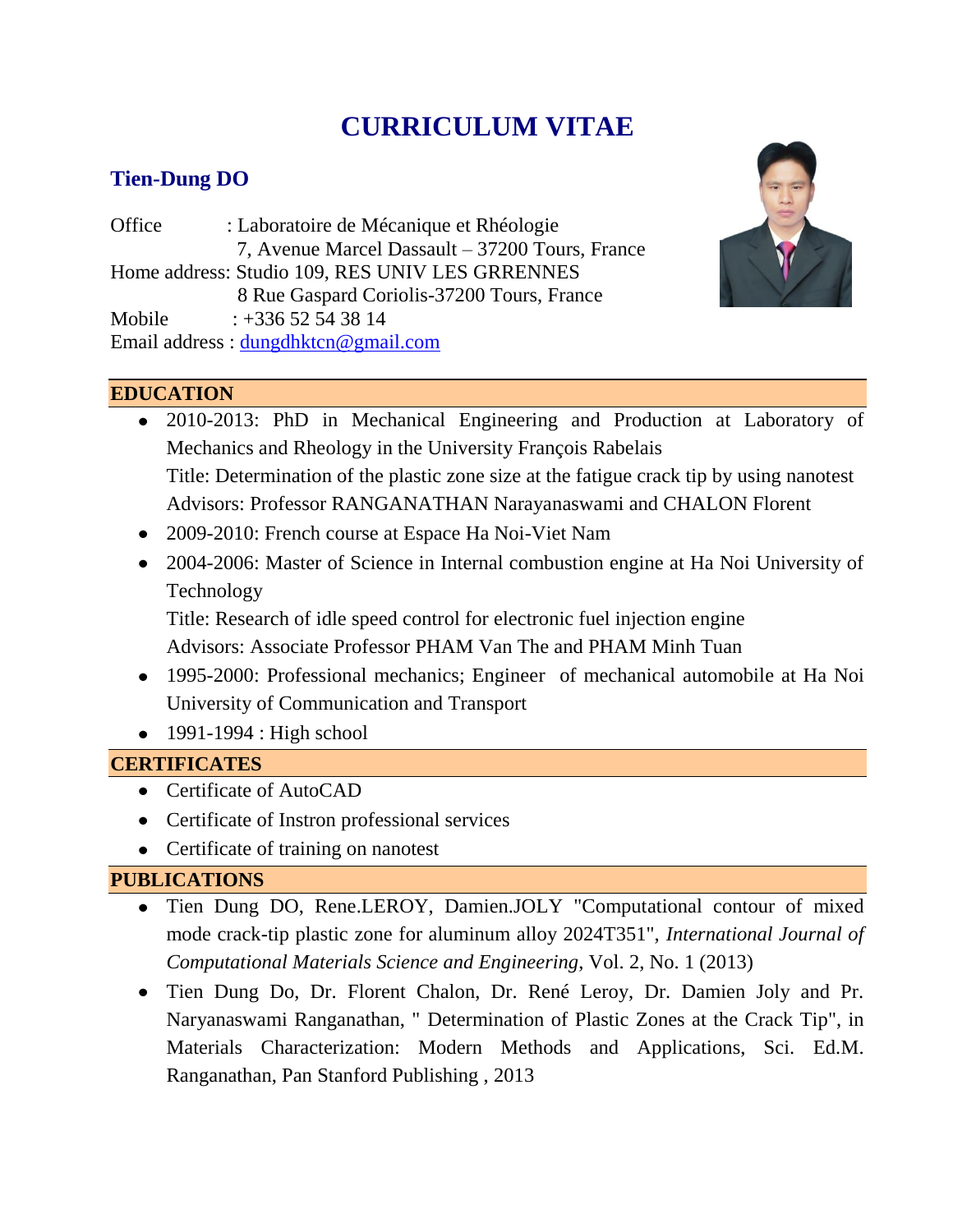- Florent CHALON, Stéphane MEO, Tien Dung DO, Narayanaswami RANGANATHAN, "Numerical Modeling of Energy Dissipated in the Plastic Zone", Fatigue Crack Growth, Behavior and Analysis, Editors Ping Tang and Jm Leor Zhang, Nova Science Publishers, NY, USA, 2012, pp 293-312
- N. Ranganathan, N. Sedghi, D. Joly, TD. Do, R. Leroy, F. Chalon, P. Feraud, "A method for quantitative fatigue fracture surface analysis", 4th International Conference on Crack Path, 2012, Gaeta, Italie.
- TRAN Anh Trung, DO Tien Dung, DO Xuan Kinh, PHAM Minh Tuan "Research, manufacture and improve the gasoline injection controller ECU for cars", International conference on automotive technology for Vietnam, ICAT 2005

## **SCIENTIFIC CONFERENCES**

- Tien Dung DO, F. Chalon, Damien.JOLY, Rene.LEROY, N. Ranganathan "Measure of the plastic zone size at the fatigue crack tip by using technical nanotest" Conference on Mechanical reliability of electronic components, 2012, Tours, France
- Tien Dung DO, F. Chalon, Damien.JOLY, Rene.LEROY, N. Ranganathan "Estiamtion de la zone plastique en pointe de fissure par la technique de nanoindentation pour alliage d'aluminium 2024T351" Conference on material characterizations, 2013, Lorient, France

## **SCIENTIFIC ACTIVITIES**

- Initial management, 2012, Tours, France
- Modeling and simulations, 2012, Tours, France
- $\bullet$  Initial treatment of the scientific latex, 2012, Tours, France
- Management of technical scientific informations on research, 2012, Tours, France
- Using Abaqus, 2012, Tours, France

## **PROFESSIONAL EXPERIENCES**

- 2003-2010: Lecturer in Thai Nguyen University of Technology, teaching about internal combustion engine and automobile
- 2002-2003: Technical cadre in Hanoi Mechanical automobile company 1-5
- 2000-2002: Technical cadre in Hanoi mechanical company number 120
- Fluent ATOCAD, Matlap, Microsoft office
- Using the machine Nanotest; Fatigue test machine "Instron E3000"; Scanning Electron Microscopy Machine; Wyko NT1100 Optical Profiling System